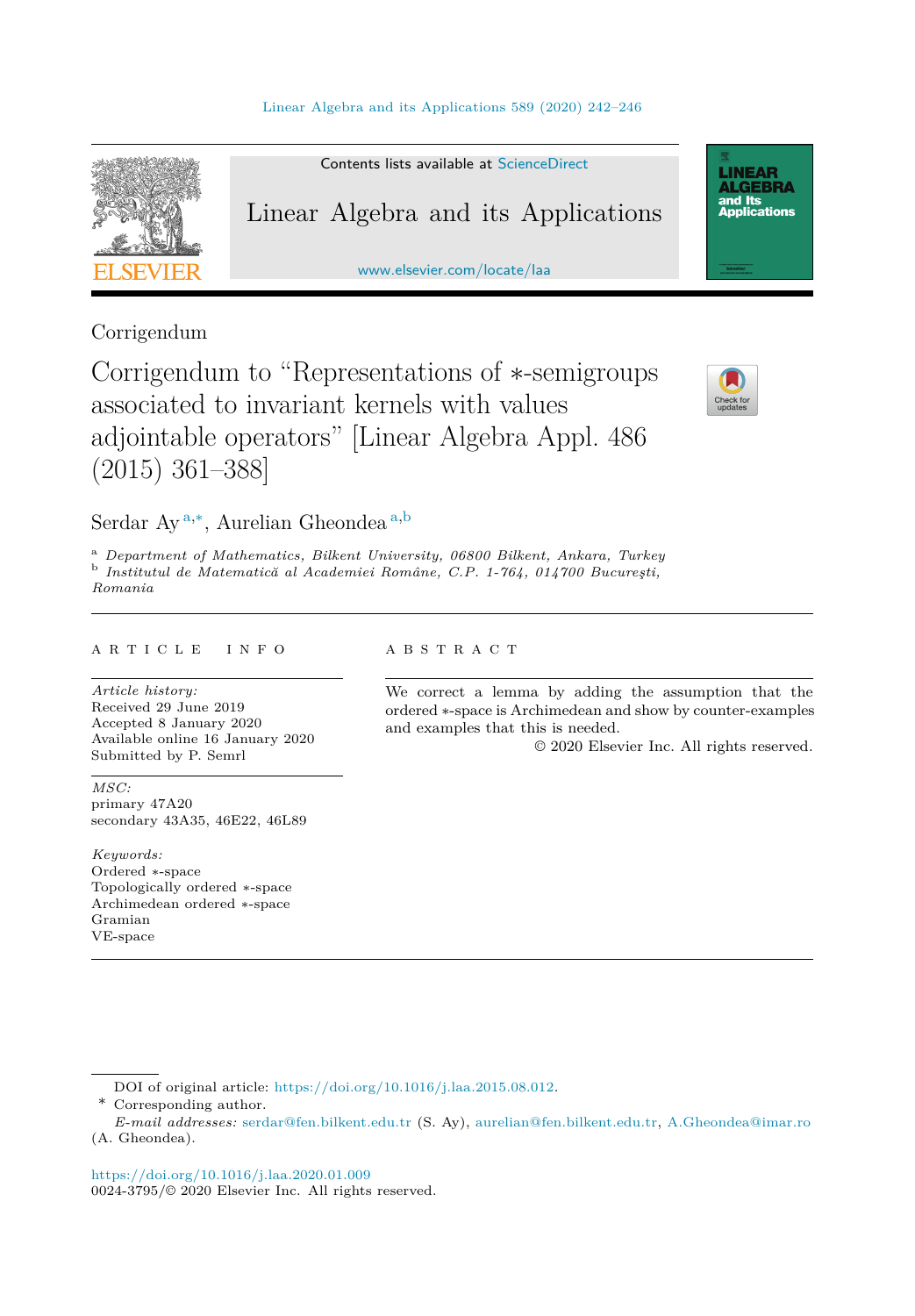<span id="page-1-0"></span>Recall that, see e.g. [\[2\]](#page-4-0), a complex vector space *Z* is called an *ordered* ∗*-space*, if:

- (a1) *Z* has an *involution*  $*$ , that is, a map  $Z \ni z \mapsto z^* \in Z$  that is *conjugate linear*  $((sx + ty)^* = \overline{sx^*} + \overline{t}y^*$  for all  $s, t \in \mathbb{C}$  and all  $x, y \in \mathbb{Z}$ ) and *involutive*  $((z^*)^* = z^*$ for all  $z \in Z$ ).
- (a2) In *Z* there is a *cone*  $Z^+$  ( $sx + ty \in Z^+$  for all numbers  $s, t \geq 0$  and all  $x, y \in Z^+$ ), that is *strict*  $(Z^+\cap -Z^+ = \{0\})$ , and consisting of *selfadjoint elements* only  $(z^* = z)$ for all  $z \in Z^+$ ). This cone is used to define a *partial order* on the real vector space of all selfadjoint elements in  $Z: z_1 \geq z_2$  if  $z_1 - z_2 \in Z^+$ .

An ordered ∗-space is called an *Archimedean ordered* ∗*-space* if its cone *Z*<sup>+</sup> has the *Archimedean property*, that is,

(a3) If  $y \in Z$  is selfadjoint and  $z \in Z_+$  having the property  $y + rz \geq 0$  for all  $r \in (0, +\infty)$ , it follows that  $y \in Z_+$ .

**Remark 1.1.** Letting *Z* be an ordered  $*$ -space with its specified cone  $Z_+$ , the following assertions are equivalent:

- (i) *Z* is Archimedean.
- (ii) If  $y = y^* \in Z$  and  $x \in Z_+$  is such that  $ny + x \in Z_+$  for all  $n \in \mathbb{N}$  then  $y \in Z_+$ .
- (iii) If  $y = y^* \in Z$  and  $x \in Z_+$  is such that  $y + r_n x \in Z_+$  for all  $n \in \mathbb{N}$  and some sequence  $(r_n)_n$  with all positive elements and  $r_n \to 0$  then  $y \in Z_+$ .

The complex vector space *Z* is called a *topologically ordered* ∗*-space* if it is an ordered ∗-space, that is, axioms (a1) and (a2) hold and, in addition:

- (a4) *Z* is a *Hausdorff locally convex space*.
- (a5) The cone  $Z_+$  is closed with respect to this topology.
- (a6) There exists a collection of seminorms  $\{p_j\}_{j \in \mathcal{J}}$  defining the topology of *Z* such that, for any  $j \in \mathcal{J}$ ,  $p_j$  is *increasing*, in the sense that,  $0 \le x \le y$  implies  $p_j(x) \le p_j(y)$ .

Remark 1.2. Any topologically ordered ∗-space is Archimedean. Indeed, if *y* = *y*<sup>∗</sup> ∈ *Z* and  $x \in Z_+$  is such that  $y + rx \ge 0$  for all  $r > 0$  then  $y = \lim_{r \to 0+} (y + rx) \in Z_+$ .

As a consequence of the previous remark, all ordered ∗-spaces from Examples 1.2 in [\[2\]](#page-4-0) are Archimedean since they are topologically ordered ∗-spaces, as seen in Examples 1.2 in [\[3\]](#page-4-0). In the following we give an example of a non-Archimedean ordered ∗-space, inspired from  $|5|$ .

**Example 1.3.** Consider the ordered  $*$ -space  $\mathcal{F}_{\mathbb{N}}$  of all complex sequences indexed on N with finite support, endowed with the ∗ operation of taking complex conjugate of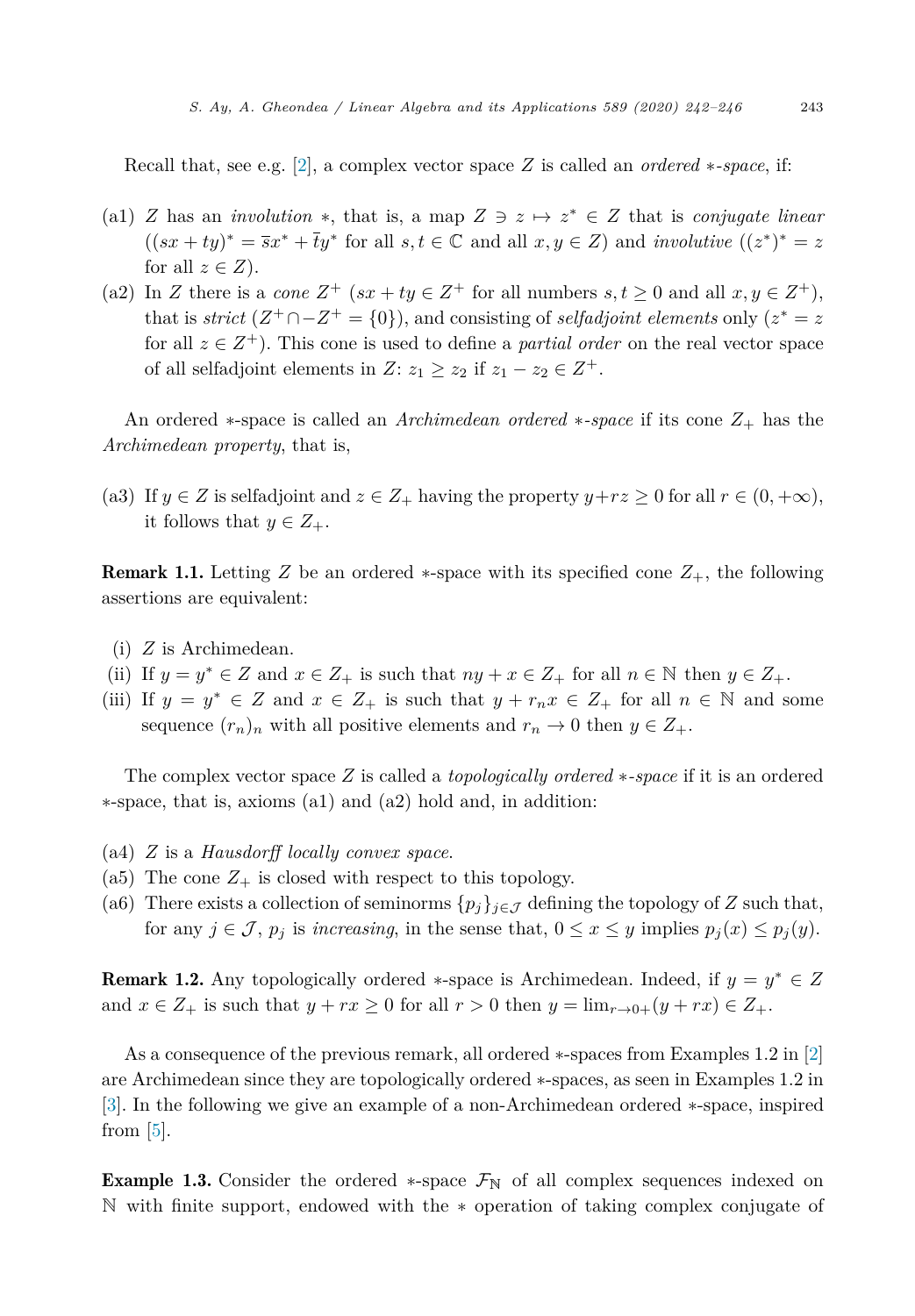<span id="page-2-0"></span>all entries, and the cone  $\mathcal{F}_{\mathbb{N}}^+$  consisting of all nonzero selfadjoint elements which have their last nonzero entry positive, plus the sequence with all entries 0. It is easy to see that  $(\mathcal{F}_{N}, \mathcal{F}_{N}^{+})$  is non-Archimedean: for instance, consider  $y = (1, -1, 0, 0, ...)$  which is selfadjoint and, letting  $x = (0, 0, 1, 0, 0, ...) \in \mathcal{F}_{\mathbb{N}}^+$  we observe that the sum  $y + rx \in \mathcal{F}_{\mathbb{N}}^+$ for all  $r > 0$ , however,  $y \notin \mathcal{F}_{\mathbb{N}}^+$ .

Given an ordered  $*$ -space Z with its cone  $Z_+$ , an element  $e \in Z_+$  is called an *order unit* if for any  $x = x^* \in Z$  there exists  $r > 0$  such that  $re \geq x$ . An order unit  $e \in Z$  is called *Archimedean* if whenever  $x = x^* \in Z$  is such that  $re + x \in Z_+$  for all numbers  $r > 0$  it follows that  $x \in Z_+$ , cf. [\[1\]](#page-4-0).

Remark 1.4. Let *Z* be an ordered ∗-space with order unit *e*. Then *Z* is Archimedean if and only if the order unit *e* is Archimedean. Clearly, if *Z* is Archimedean then the order unit *e* is Archimedean. Conversely, assume that the order unit *e* is Archimedean, let  $y = y^* \in Z$  and  $x \in Z_+$  be such that  $y + rx \in Z_+$  for all real numbers  $r > 0$ . Let  $t > 0$  be such that  $te \geq x$  hence  $y + rte \geq y + rx \geq 0$ , hence  $y + rte \geq 0$ , equivalently,  $se + y \geq 0$  for all real numbers  $s > 0$ . Since *e* is Archimedean it follows that  $y \geq 0$ .

**Examples 1.5.** (1) The ordered  $*$ -space  $\mathcal{F}_{\mathbb{N}}$  from Example [1.3](#page-1-0) does not have any order unit. Indeed, due to the way the cone  $\mathcal{F}_{\mathbb{N}}^+$  is defined, such an order unit cannot have a finite support and hence does not belong to  $\mathcal{F}_{N}$ .

(2) Let  $Z = \mathbb{C}^3$ , canonically embedded in  $\mathcal{F}_{\mathbb{N}}$  and let  $Z_+ = Z \cap \mathcal{F}_{\mathbb{N}}^+$ . Then *Z* is not Archimedean but, for example,  $e = (0, 0, 1)$  is an order unit.

Also, recall that given a complex linear space  $\mathcal E$  and an ordered  $*$ -space space  $Z$ , a *Z-gramian*, also called a *Z-valued inner product*, is a mapping  $\mathcal{E} \times \mathcal{E} \ni (x, y) \mapsto [x, y] \in Z$ subject to the following properties:

(ve1)  $[x, x] \geq 0$  for all  $x \in \mathcal{E}$ , and  $[x, x] = 0$  if and only if  $x = 0$ .

 $(\text{ve2}) [x, y] = [y, x]^* \text{ for all } x, y \in \mathcal{E}.$ 

 $(ve3)$   $[x, \alpha y_1 + \beta y_2] = \alpha [x, y_1] + \beta [x, y_2]$  for all  $\alpha, \beta \in \mathbb{C}$  and all  $x_1, x_2 \in \mathcal{E}$ .

If the axiom (ve1) is replaced by the weaker axiom

(ve1)'  $[x, x] \geq 0$  for all  $x \in \mathcal{E}$ ,

then we call  $[\cdot, \cdot]$  a *positive semidefinite*  $Z$ *-gramian.* 

A complex linear space  $\mathcal E$  onto which a Z-gramian  $[\cdot, \cdot]$  is specified, for a certain ordered ∗-space *Z*, is called a *VE-space* (Vector Euclidean space) over *Z*, cf. [\[6\]](#page-4-0).

Our correction is that, Lemma 1.4 in [\[2\]](#page-4-0) must be stated for Archimedean ordered ∗-spaces instead of ordered ∗-spaces. This error has its origin in a wrong attribution,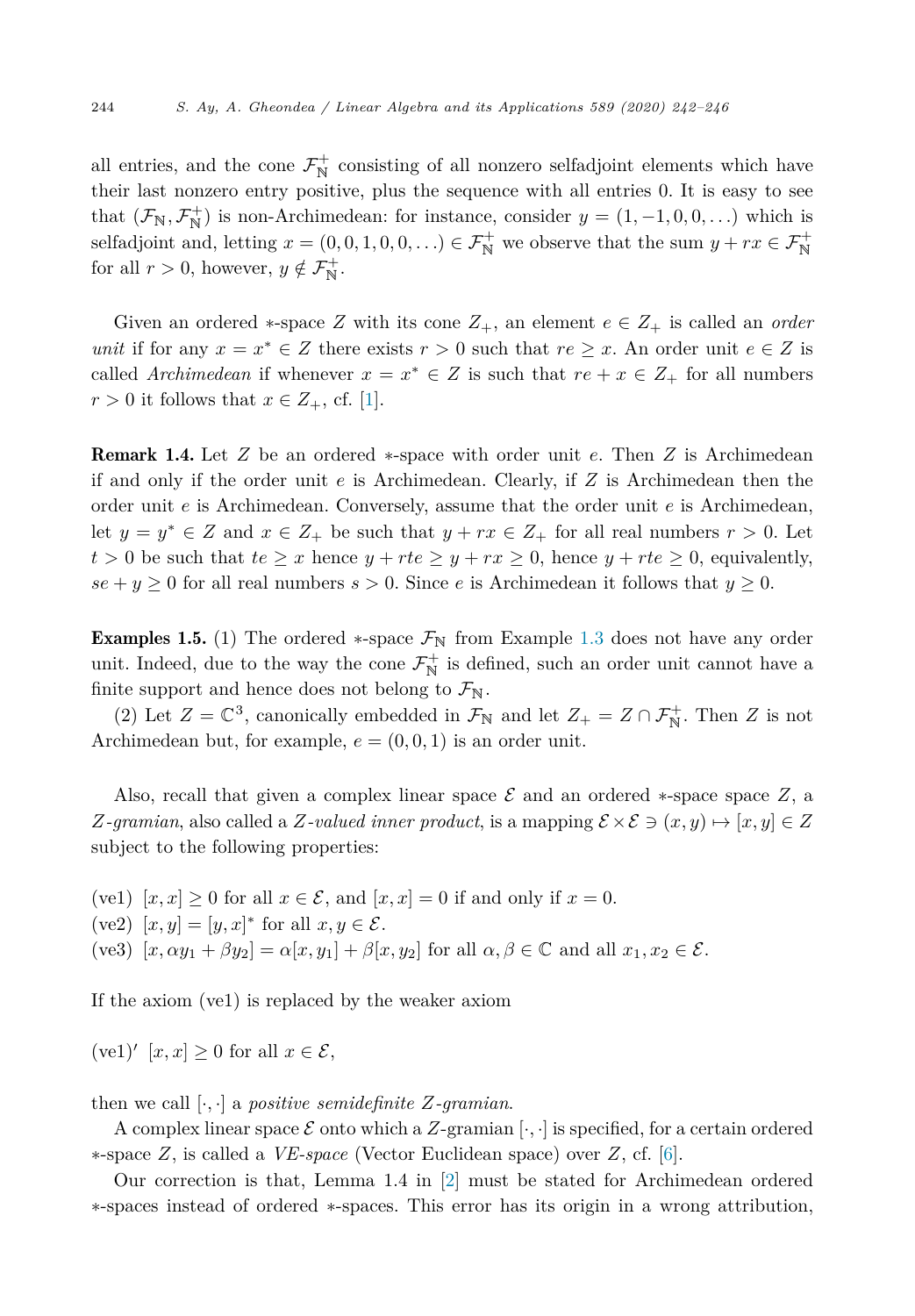more precisely, the lemma was proven in [\[6\]](#page-4-0) for the case of a topologically ordered ∗-space *Z* and, see Remark [1.2,](#page-1-0) this implies that *Z* is Archimedean.

Lemma 1.6. *Let Z be an Archimedean ordered* ∗*-space,* E *a complex vector space and* [·*,* ·]: E×E → *Z a positive semidefinite Z-gramian. If f* ∈ E *is such that* [*f, f*] = 0*, then*  $[f, f'] = [f', f] = 0$  *for all*  $f' \in \mathcal{E}$ .

**Proof.** For arbitrary  $\lambda \in \mathbb{C}$  we have

$$
0 \le [f + \lambda f', f + \lambda f'] = \lambda[f', f] + \overline{\lambda}[f, f'] + |\lambda|^2[f', f'].
$$
\n(1.1)

We claim that

$$
\lambda[f',f] + \overline{\lambda}[f,f'] = 0. \tag{1.2}
$$

To see this, let  $x = |\lambda|^2[f', f'] \in Z_+$  and  $y = \lambda[f', f] + \overline{\lambda}[f, f']$ . Clearly,  $y = y^*$  and then, by (1.1), by changing  $\lambda$  to  $r\lambda$  for arbitrary real number  $r > 0$  it follows that  $y + rx \geq 0$ . Since *Z* is Archimedean, it follows that  $y \geq 0$  and hence (1.2) is proven.

Then, we take first  $\lambda = 1$  and then  $\lambda = i$  in (1.2) and get

$$
[f', f] + [f, f'] = 0 \text{ and } [f', f] - [f, f'] = 0,
$$

hence  $[f, f'] = 0. \Box$ 

In the following we provide an example showing the necessity of the extra condition of Archimedean property in Lemma 1.6.

Example 1.7. Consider the ordered ∗-space *Z* as in Example [1.5.](#page-2-0)(2). Now consider the vector space  $\mathcal{E} = \mathbb{C}^3$  with the positive semidefinite *Z*-gramian  $[\cdot, \cdot] : \mathcal{E} \times \mathcal{E} \to Z$ , given by

$$
[x, y] := (x_1\overline{y_1} - (x_1 + x_3)\overline{(y_1 + y_3)}, x_2\overline{y_2} - (x_2 + x_3)\overline{(y_2 + y_3)}, x_3\overline{y_3}),
$$
(1.3)

where  $x = (x_1, x_2, x_3)$  and  $y = (y_1, y_2, y_3)$ . This *Z*-gramian is positive semidefinite but not positive definite, i.e. there is a nonzero  $x \in \mathcal{E}$  such that  $[x, x] = 0$ , e.g. take  $x = (1,0,0)$ . On the other hand, for  $y = (0,0,1)$  we have  $[x, y] = (-1,0,0)$ , hence the conclusion in Lemma 1.6 fails.

Lemma 1.6 is used essentially in the constructions of linearizations and reproducing kernel spaces in [\[2\]](#page-4-0) and hence throughout it the ordered ∗-space *Z* should be assumed to be Archimedean.

This lemma is used as well in the algebraic dilation theorems for weakly positive semidefinte kernels in  $[4]$ . Consequently, in  $[4]$ , Theorem 3.4, our main algebraic dilation theorem, which uses Lemma 1.6, must be stated for an Archimedean ordered ∗-space *Z*.